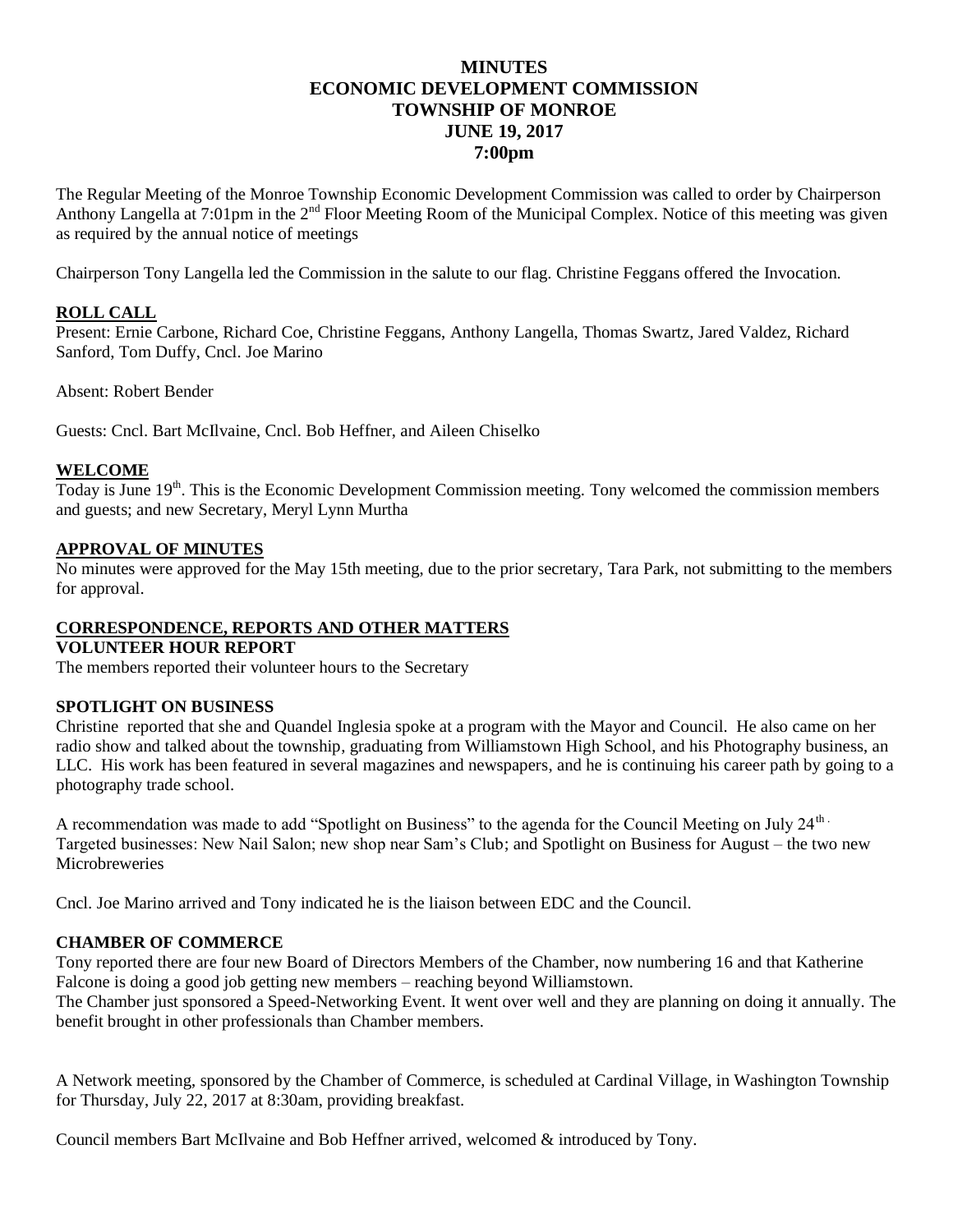## **MAIN STREET COMMITTEE**

Ernie reported that we're kicking-off a process to reach out for sponsorship to begin a street-scaping program to put business names on banners throughout Williamstown. When the banners replaced, the sponsor, will cover the cost. Also we're proposing to reline the street with the parking spots, adjusting the signage for parking, and do the crosswalks.

## **MUSIC FESTIVAL**

Tony inquired about the success of the Music Festival. Cncl. Marino responded that the attendance has gotten bigger each year; Cncl. Heffner said one estimate for 2017 was 13,000; another estimate was 16,000. People are coming from all over. Kudos to Jim Bonder. Over 100 exhibitors participated. Coordination was good between the Police Department, Fire Department, Emergency Response, Parks and Recreation Department, volunteers, etc. - the huge effort by a couple hundred volunteers and the perfect weather made it a great success. Parking – Shuttle buses were running from the High School and Middle School. The handicap accessibility must be worked out

## **ROTARY**

Christine reported that the Rotary Acts , has grown in their second stage, had 20-30 kids coming out for their programs. She attributes the success to the advertisement and family involvement.

## **SOUTH JERSEY LAND AND WATER TRUST**

Tony asked Jared about a meeting he attended re: So. Jersey Land and Water Trust – The Pinelands Board suggested we can have a member from our board. Cncl. Heffner indicated that he was Mayor Teefy's representative. EDC representation couldn't make an impact because their projects are typically not relevant to our Commission.

## **NEW BUSINESS**

## **SUSPENSION OF TAX CARD PROGRAM**

Tony remarked that the program was on hold rather than suspended. He submitted a letter in February to the Mayor indicating we need support. Cncl. Marino reported that the RFP expired, should be discussed and edited. Rick Coe felt matter should have been reserved for discussion. Problems should have been resolved in order to move on. Cncl. Marino stated this is a positive program and should be generating for the township. Cncl. McIlvaine suggested speaking with Mayor Teefy and Business Director (Kevin Heydel) ASAP to the keep/start the momentum and focus on the tax card. Council doesn't have the authority to hire/fire or appoint anyone. Rick Coe said he would participate, also Cncl. Marino. Cncl. Marino said the person in charge of the tax card needs to have the authority to do what is necessary. He added that Council agreed to add funds, and whoever is driving this has to report to the EDC. This program is a benefit to taxpayers. Jared pointed out there were internal struggles with the tax card program getting off the ground. Ernie added that the EDC needs to have total buy-in. We have a budget, we're fiscally okay.

Cncl. Marino feels that it's a good idea for this board to edit the announcement RFP. The job is a 1099 – subcontractor. Not full time. Someone with sales experience is needed. Pay is \$26,000/yr plus mileage – less than 20 hrs/wk. Rich Sanford added that businesses are needed. Tony said we need a mature person who knows the town and businesses and who the merchants have a rapport with, not an intern. Tom Swartz showed a potential Tax Card flyer – Come Shop with Us - We need branding. Cncl. McIlvaine suggested that Mayor Teefy and the business administrator be invited to meet with this board, at our next meeting, to hear opinions and concerns. Only the Mayor can redirect. Rick Coe, and Cncl. Marino will meet with the Mayor in the next couple of weeks to keep the momentum going, then invite him to our next meeting.

Jared said we need to better coordinate with the township. Tony reminded the Board that Suasion was our decision to use. It comes out of our budget. Tony reiterated the project is our responsibility. Cncl. Heffner said that the Director of Community Development, Rosemary Flaherty, needs also to be included. Resolving issues, problems and objections can be addressed by all the participants.

Tom Swartz displayed an informational Tax Card flyer using our logo. He explained where the Sponsor's name is inserted and that it hangs in their establishment. Tony thanked Tom and added that Tom's work on it saves us \$600.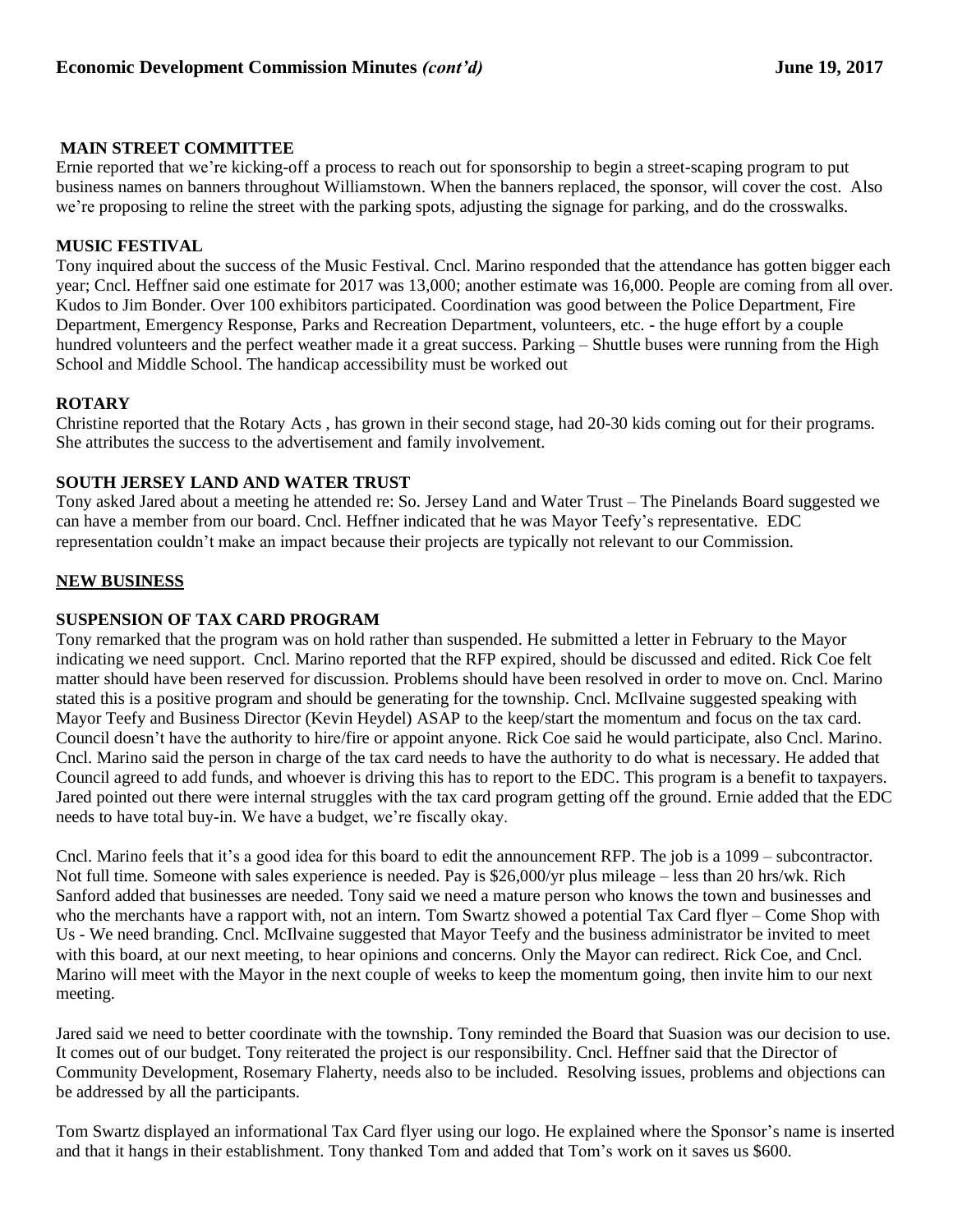#### **SUASION COMMUNICATIONS: REVIEW OF SERVICES**

Ernie distributed pages to members containing outline of what Suasion did, re: advertisement/promotion in 2016. Tony said that Suasion was the most qualified company, after our research. Ernie reported that the success of the Music Festival is because people now know who and where we are, due to Suasion. The pages showed a list of what they did for us. We got media coverage in the Sunday Inquirer; We paid \$27,000 but received \$1,000,000 in exposure; We were listed three times in the real estate section in 2016; The Mayor and Cncl. Cody Miller got to interact with the forces at the Journal; Suasion came up with an approach to our rebranding and to give us the guidance we needed; We launched our branding at the Music Festival last year. We had a video put together but we weren't satisfied with it. Suasion helped us with a photo-shoot, incorporated into the video, also to be added to our website but the process stopped; in 2016, we put together a Trolley Tour for builders and developers but only two developers were there. This year's tour will take place in the fall of 2017. Engineers and realtors on this board are asked to get us in touch with the builders and contractors; we have a marketing analysis that's being underutilized. The result of that study is now being used when businesses come to town but it's not being used for target marketing as planned; The Mayor does Comcast Newsmakers; The New Jersey League of Municipalities nominated us for a governance award for our branding, logo and website development projects and as a result the township was recognized at the Mayor's luncheon at last year's New Jersey League of Municipalities Conference for the efforts and innovation; Suasion did a piece on their own network, with advertising and a social media push for this town as well.

Ernie proposed to move forward again with either Suasion or another company to put a marketing plan into effect. He asked for any questions. Tony thanked Ernie for his report.

Question: Our website "Come Grow with Williamstown," who updates it? Who has control of it? Ernie commented that we have control of it but we don't actually have the hands on to change/edit it. EDC has a problem in this town with communications. Ernie made a suggestion to the Mayor to have the Williamstown website expanded to include links for all other website, Facebook and social media in this town so our public can access what's happening in the town. The IT manager is too busy. Ernie spoke to him several times. The website was out there but it was taken down. Tom Duffy offered to assist and look into having that correction made with a problem at the bottom of the screen that pointed to only one broker

Discussion ensued regarding "Come Grow with Williamstown" and the Chamber of Commerce on the Township Website. We will maintain our own website with updates but need a link. Right now, Suasion's doing it. We just need a password. Choice Media created the website and the township has a webmaster to maintain (basic) it with WordPress. Williamstown needs to be kept up to date on Social Media with constant content to keep people engaged. New businesses should be highlighted. Rich Sanford suggested committee members update on their phones. We just need the website portal open – take a pic, post on your phone and it can go to desired websites. There is an EDC Facebook page where things can be posted. Committee should share through phones, etc. for maximum coverage. Rich agreed to head up the Social Media communications. Tony thanked Rich for agreeing to take care of this.

### **BUDGET SPENDING**

Tony asked about Suasion and the Trolley Tour. Ernie answered that part of the \$6625 we put aside last year will go for the Trolley Tour this year. Ernie showed a promotional video made for Woodbury. It's on a flash drive that can be utilized for target marketing and in conjunction with our website. We already have a fact card with info that can be used. We should enhance and embellish what we already have. Another suggestion is that we should use money from our budget for signage around town to indicate properties for redevelopment availability. Redevelopment areas have to be specified. Have to work with Redevelopment Committee – There are a lot of legalities involved. Signs are premature. We don't necessarily own the land, not our property. Cncl. Marino said there are tax abatements too. We need to look into how abatements worked in other areas. Ernie said an inventory of commercial property for sale is needed and that all requests should go through the Community Development Office here and stay transparent. Tom Duffy reported that all potential buyers have different needs and criteria. Send specifics to Community Development or to committee for follow up and follow through with people with potential interest in the town. The process needs improvement and Williamstown needs to be more flexible since neighboring communities are. Realtors said there is an inventory of properties. Tom continued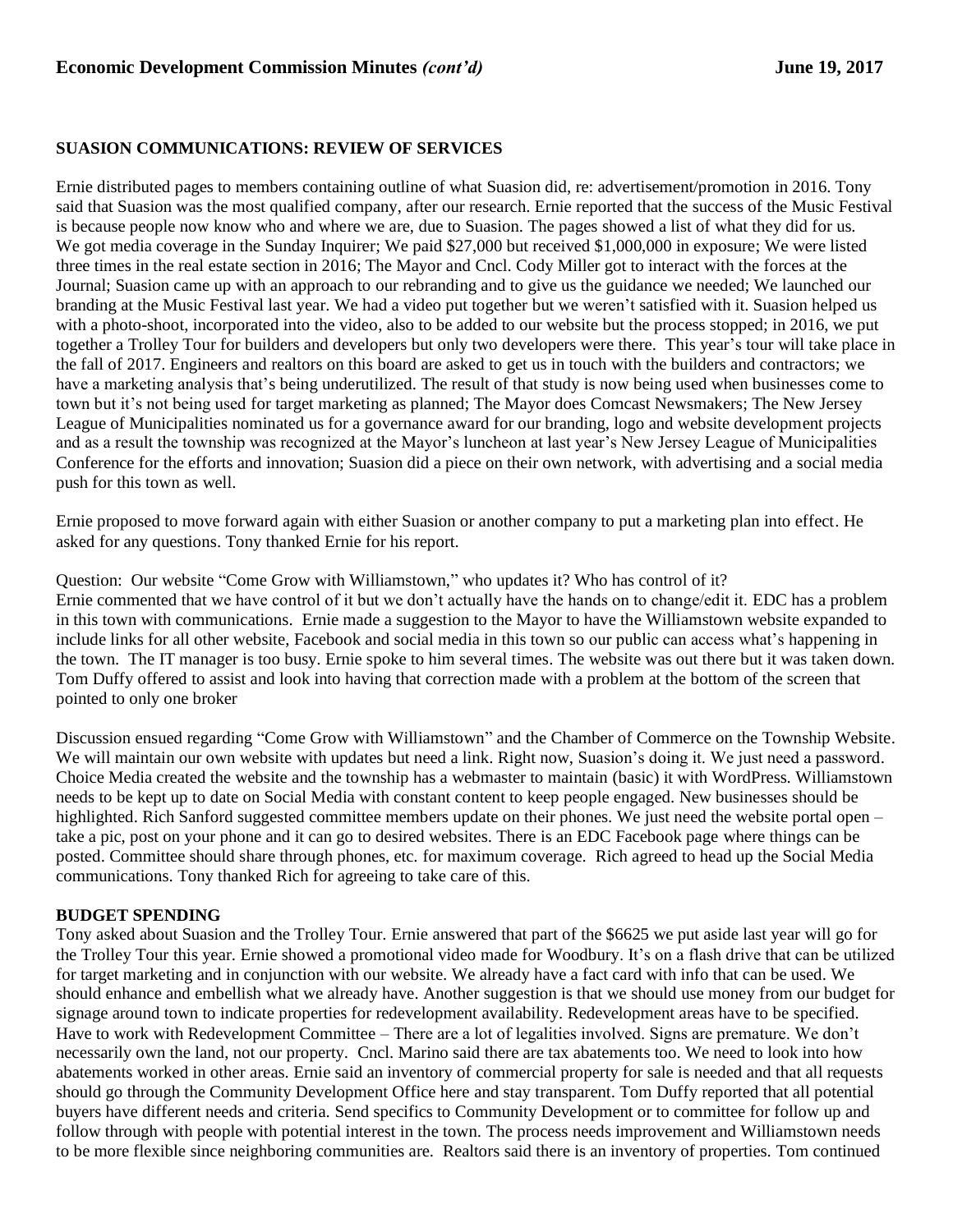that some areas have a person helping to develop a site plan for potential buyers. We need to expedite the process for the buyer. Community Development is the key to the project.

Tony questioned the development of RT 42 in Williamstown. Rick Coe explained that the reason is that after Sam's Club the water and sewer is stopped. You have to have developers with big bucks to be able to develop that area because the MUA will not invest in infrastructure. The MUA can't take the money from the consumers and use it to invest in the infrastructure. The cost could be \$2m to bring water down RT 42 for Williamstown so a Big developer would be needed. Tax abatements could be a possibility.

Christine Feggans and Cncl. Bart McIlvaine left at 8:33 PM

Tony asked if bonds for water and sewer were a possibility. Rick Coe answered that any bonds that the MUA would do would be paid by rate payer's money. They have bonds now. There may be creative ways to do it. Tom said that MUA should work with the developer. They will not work with the Chelsea Farms pump station project.

#### **INCENTIVES**

Rich S. expanded that Spotlight on Businesses seemed only to be for new businesses. Existing businesses should get the same attention. Tony said that the social media and our website need to include info about existing businesses. A suggestion was made to ask these businesses owners to give us their video to be included on our website. Ernie suggested that we stay in touch with our businesses. The prospective Tax Card person can report on their status. There was discussion about problem landlords. There should be a township person that a business owner could go to do discuss and receive help with a landlord issue.

### **REPORTS**

### **COMMUNICATIONS**

Ernie and Christine will be meeting with Patrick McDevitt of Sustainable Monroe. They are putting a social media program together working in conjunction with EDC and Main Street Committee. Tony reported about Catherine Falcone. She started the Chamber of Commerce and brought in 116 members within a year.

### **MUNICIPAL**

Richard Coe and Cncl. Marino had nothing else to add to what was previously reported tonight.

### **ADMINISTRATIVE**

Tony asked Jared to contact Kevin Heidel, Business Administrator, regarding tickets to the October convention.

Jared asked about budget spending for 2017 re: the Tax Card. Ernie added that we have to speak with the mayor first. We'll have to decide at the next meeting. On the Comcast Spotlight the Mayor announced this program

Tony said that Jared suggested going on the jobsite Indeed for the position. We want to talk to Kevin first; someone in particular, through OS, Ordinary Services, does a job like that. We have to start with the mayor and get a structure together from the administrative side.

## **ROUNDTABLE**

The Roundtable was dispensed with for this meeting.

Before adjourning the meeting, Tony asked Cncl. Heffner how town can grow. Cncl. Heffner remarked that because of the water pipe problem on Black Horse Pike, we need to push efforts to areas that do have the amenities. There are standing buildings not occupied. Developer and landlords need to spend to improve. We need to make our town a destination.

Tony thanked Cncl. Heffner for coming, wished Meryl luck as the new secretary, and thanked Aileen for her dedicated assistance.